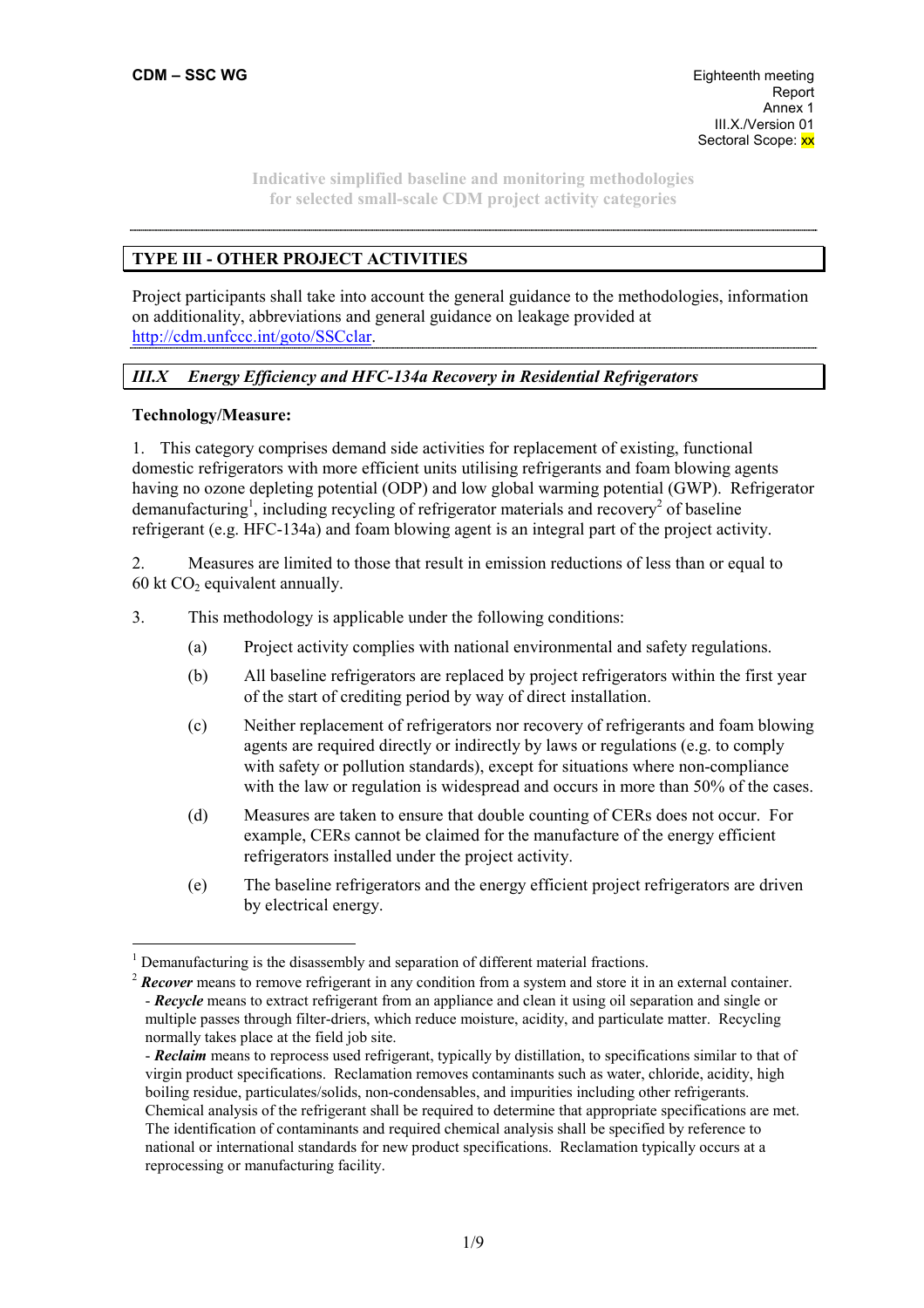$\overline{a}$ 

**Indicative simplified baseline and monitoring methodologies for selected small-scale CDM project activity categories** 

## *III.X. Energy Efficiency and HFC-134a Recovery in Residential Refrigerators (cont)*

- (f) Project refrigerators installed under the project activity must use a nonhalogenated refrigerant together with an insulation foam blowing agent, both of which have:
	- No ODP; and
	- GWP lower than 15 according to the latest IPCC Assessment Report.
- (g) The average volume capacity of the project refrigerators installed is at least 80% of the average volume capacity of baseline refrigerators in order to ensure that service demand is met under the project activity. Baseline refrigerators used to determine the parameter  $SEC_{BL}$  in formula 1 shall be considered for this comparison.
- (h) Refrigerant recovery or recovery of foam blowing agent is not a predominant practice in baseline situation.
- (i) The baseline scenario is continued use of existing inefficient refrigerators. If the baseline refrigerators were to stop functioning, the predominant standard practice must be that they are either repaired, but not to manufacturer standards, or replaced with units having comparable inefficient electricity consumption characteristics. The baseline scenario is documented through a reliable pre installation survey of representative samples of end users and a validation of the prevailing practice of refrigerator repair. The following two criteria must be satisfied to determine compliance with this requirement concerning baseline practices:
	- Greater than 90% of targeted baseline refrigerator end-users indicate that they would either repair the existing refrigerator or replace the existing refrigerator with another used refrigerator should their refrigerator stop functioning,
	- Baseline refrigerators are predominantly serviced, repaired or supplied by a cottage industry<sup>3</sup> i.e. service shops in the informal sector which cannot be classified as a service centre or franchisee or a dealer of a refrigerator company.
- (j) The existing residential refrigerators replaced under the project activity must be functional at the time that they are replaced.
- (k) The existing residential refrigerators shall be replaced with efficient project refrigerators at no or low cost to the refrigerator's owner and/or user.
- (l) The fluorinated gases used as refrigerants and foam blowing agents in refrigerator insulation material (including CFC-11, CFC-12 and HFC-134a) in the baseline

<sup>&</sup>lt;sup>3</sup> Such service activities are characterised by low quality service practices such as the use of refrigerant for flushing the refrigeration circuit, inadequate evacuation of the refrigeration circuit as compressors are used for evacuation rather than a vacuum pump of specified capacity and refrigerant charging is by feel or by trial and error rather than by using a charging unit all of which lead to increased direct or indirect GHG emissions.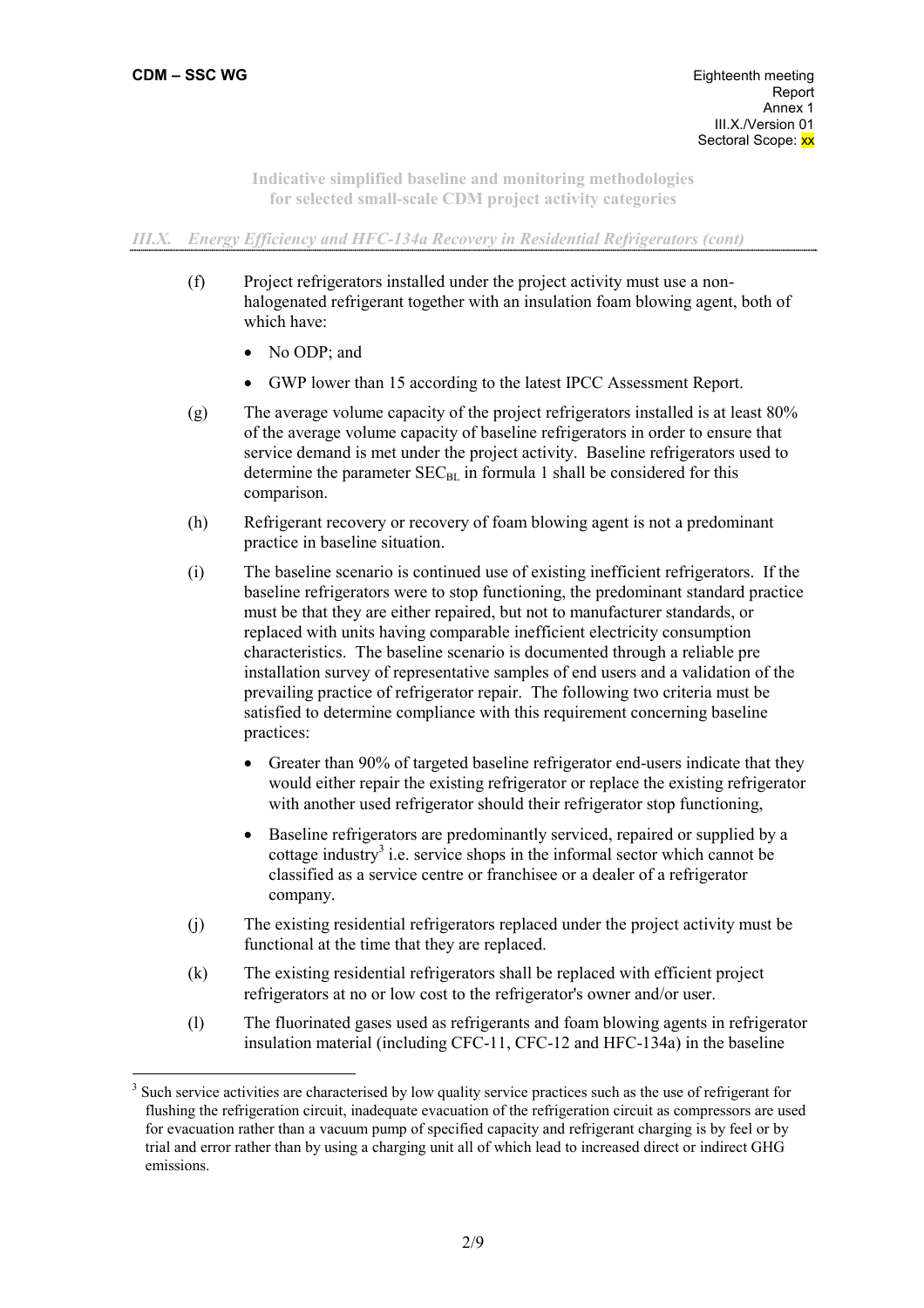*III.X. Energy Efficiency and HFC-134a Recovery in Residential Refrigerators (cont)* 

refrigerators shall be recovered, reclaimed and/or destroyed according to the voluntary WEEE<sup>4</sup> household cold appliance recycling standard or alternatively in accordance with a national or international standard that meets or exceeds the WEEE requirements.

#### **Project Boundary**

4. The project boundary comprises the refrigerators in the baseline and project.

# **Table 1: Summary of gases and sources included in the project boundary, and justification / explanation where gases and sources are not included.**

|                     | <b>Source</b>         | Gas                                                                                     | Included?      | Justification/Explanation                                                        |
|---------------------|-----------------------|-----------------------------------------------------------------------------------------|----------------|----------------------------------------------------------------------------------|
| <b>Baselin</b><br>e | Grid electricity      | CO <sub>2</sub>                                                                         | Yes            | Main source of energy baseline<br>emissions                                      |
|                     |                       | Other gases                                                                             | N <sub>0</sub> | Minor source of energy baseline<br>emissions                                     |
|                     | Refrigerant           | HFC-134a                                                                                | Yes            | Remaining refrigerant charge                                                     |
|                     | Refrigerant &<br>foam | <b>CFCs</b>                                                                             | N <sub>0</sub> | Montreal Protocol gases                                                          |
| Project<br>Activity | Grid electricity      | CO <sub>2</sub>                                                                         | Yes            | Main source of project energy<br>emissions                                       |
|                     |                       | Other gases                                                                             | No             | Minor source of project energy<br>emissions                                      |
|                     | Refrigerant           | Isobutane<br>$(R600)$ or other<br>refrigerant that<br>meets eligibility<br>requirements | Yes            | Refrigerant charge in new<br>refrigerator                                        |
|                     | Refrigerant &<br>foam | <b>CFCs &amp; HCFCs</b>                                                                 | N <sub>0</sub> | Refrigerators containing<br>CFCs/HCFCs are not eligible<br>under the methodology |

#### **Baseline Emissions**

 $\overline{a}$ 

5. The baseline scenario is the continued use of inefficient refrigerators without refrigerant recovery.

<sup>4</sup> The WEEE Forum "Requirements for the Collection, Transportation, Storage, Handling and Treatment of Household Cooling and Freezing Appliances containing CFC, HCFC, or HFC" (http://ec.europa.eu/environment/waste/weee/index\_en.htm) refers to the EU Directive 2002/96/EC "Waste Electrical and Electronic Equipment (WEEE)", requires companies to be ISO 9001 and 14001 certified, and provides a performance test to ascertain that >90% of halogenated gases are recovered. The test also assures that recycling technology improvements compete based on their GHG impacts.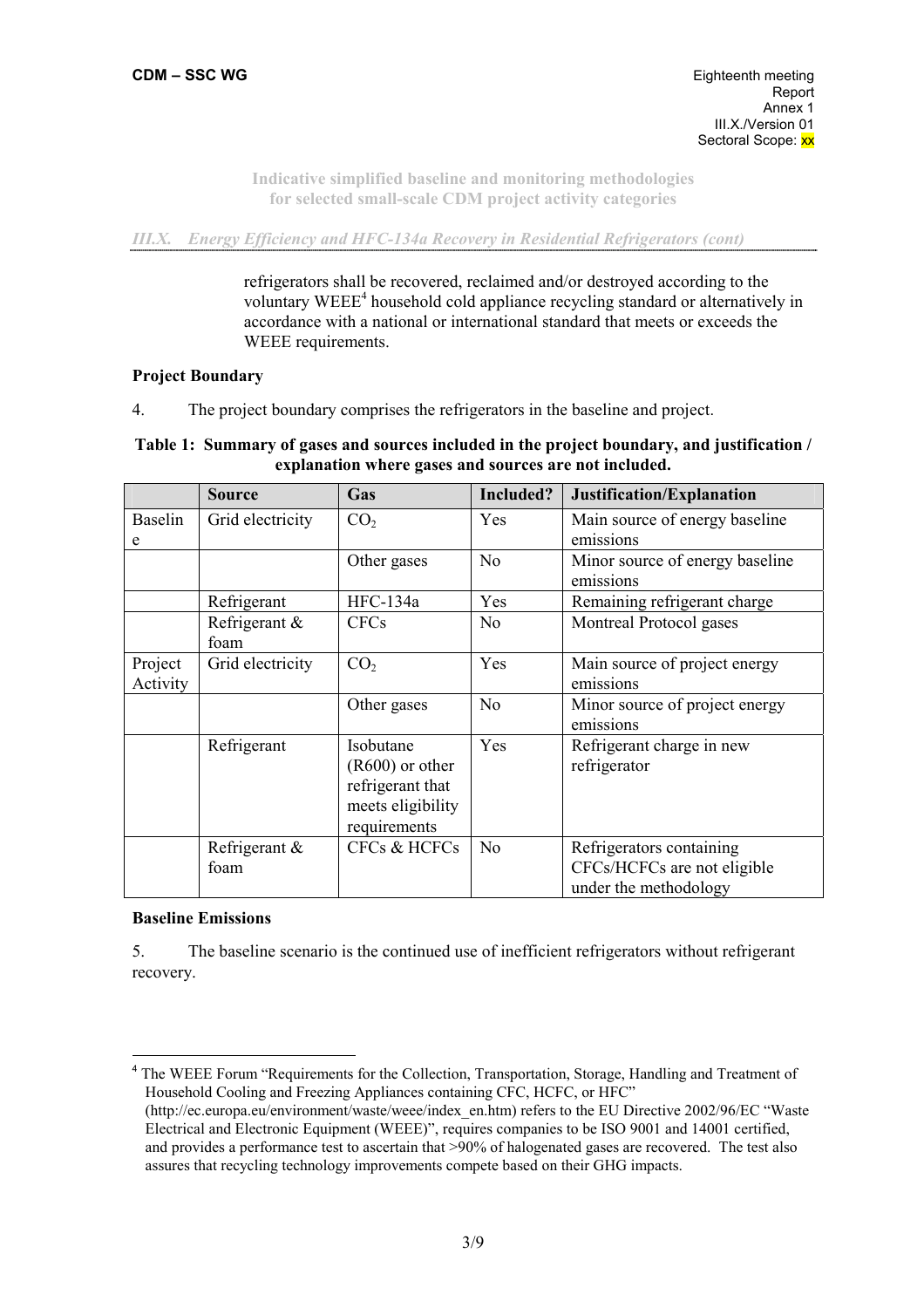*III.X. Energy Efficiency and HFC-134a Recovery in Residential Refrigerators (cont)* 

#### **Energy Baseline**

6. The energy baseline is calculated as the number of refrigerators installed under the project activity times the average electricity consumed annually per refrigerator, as determined from testing of a statistically valid sample<sup>5</sup> of the baseline refrigerators replaced with project refrigerators:

$$
EC_{BL,y} = Q_{PL,y} \times SEC_{BL} / 1000 \tag{1}
$$

Where:

 $EC_{BI}$ , Baseline electricity consumed in year *y* (MWh)

 $Q_{p_I}$  , Number of installed project refrigerators operating as confirmed by ex post monitoring in the year *y*

*SEC<sub>pr</sub>* Average annual electricity consumption of the baseline refrigerators (kWh)

7. The same testing standard (e.g., ISO 15502) that is used to determine the annual nameplate energy consumption of the project refrigerators must be utilized when testing the baseline refrigerators. The national or international testing protocol applied shall be specified in the PDD.

#### **HFC-134a Baseline6**

8. HFC-134a refrigerant is recovered from refrigerators that contain that refrigerant, using equipment tested according to ISO 11650 or a similar national or international standard. The vacuum pump of the recovery equipment must attain a pressure of 0.3 bar<sup>7</sup> (absolute) or a lower value.

9. Baseline emissions for the avoided HFC-134a emissions are calculated using the total quantity of reclaimed HFC-134a.

$$
BE_{HFC,y} = Q_{HFC,y} * GWP_{HFC}
$$
 (2)

Where:

 $\overline{a}$ 

 $BE<sub>HFCy</sub>$  Baseline HFC-134a emissions in year *y* (t CO<sub>2</sub> equivalent)

<sup>&</sup>lt;sup>5</sup> Statistically valid defined as determining an estimate demonstrated to be within  $+/-10\%$  (error bound) of the actual value with a 90% confidence interval. 6

<sup>&</sup>lt;sup>6</sup> HFC -134a recharge that would have occurred in the baseline refrigerators during the crediting period on account of repair/service of the refrigerators (can be several times the original charge quantity) is ignored in this methodology for conservative estimation of reductions. Similarly high-GWP non-Kyoto gases such as

CFC 11 and CFC 12 are also recovered, recycled and/or reclaimed for environmental co benefits.) <sup>7</sup> This value is used in EN 378-4, p. 15 (European Norm issued by the European Committee for Standardization). HFC-134a lubricants require a lower evacuation pressure than other refrigerants.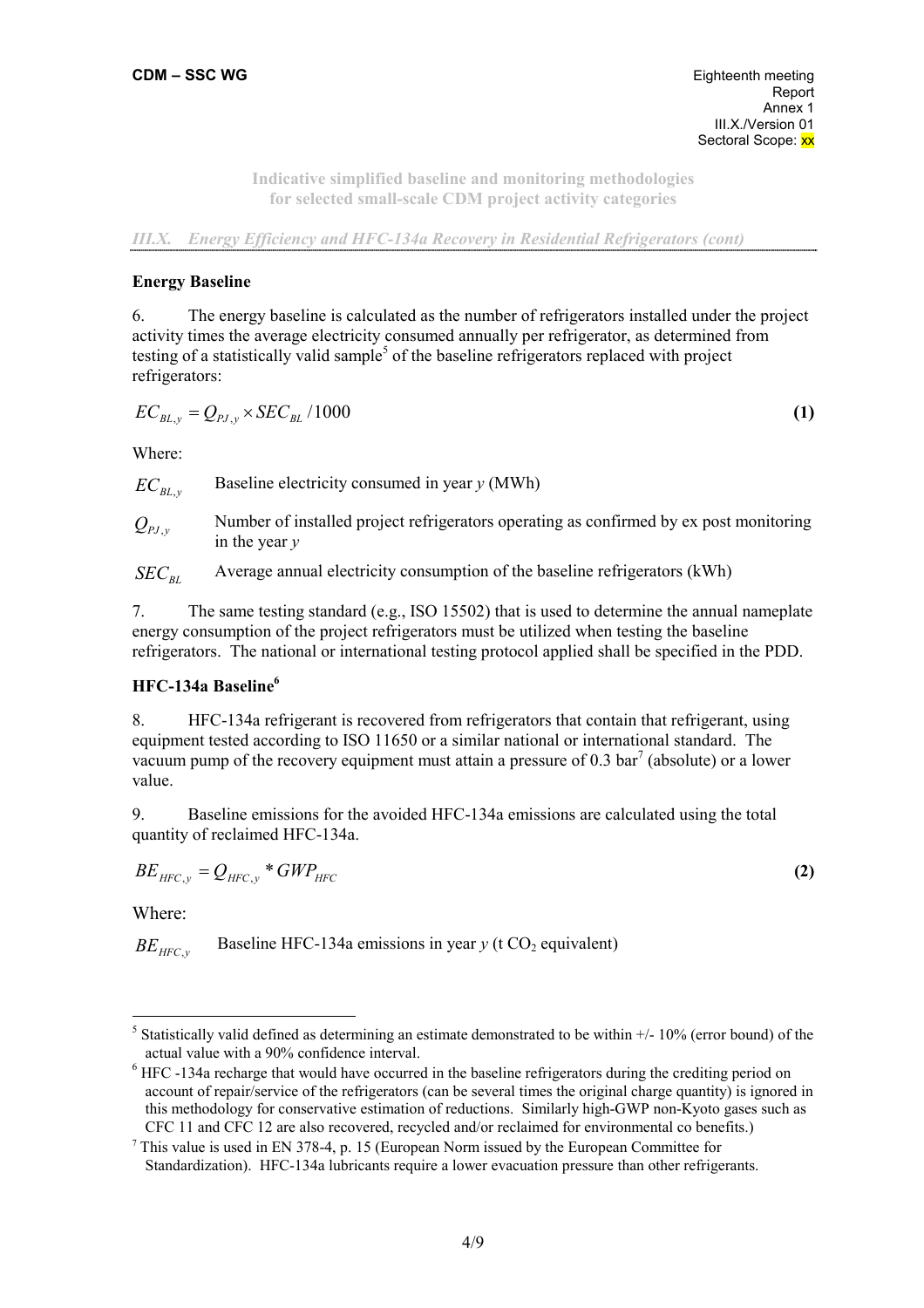*III.X. Energy Efficiency and HFC-134a Recovery in Residential Refrigerators (cont)* 

 $Q_{HFC}$ , Quantity of HFC-134a reclaimed in year *y* (t HFC-134a)<sup>8</sup>

*GWP<sub>HFC</sub>* Global Warming Potential of HFC-134a

10. The quantity of reclaimed HFC-134a ( $Q_{HFC,y}$ ) is established by weighing<sup>9</sup>, and this value must meet the following two requirements:

(m) The ratio of the quantity of HFC-134a to the total number of refrigerators with HFC-134a is less than or equal to 0.115 kg per refrigerator:<sup>10</sup>

$$
Q_{HFC,y} \le n_{HFC,y} * 0.115
$$
 (3)

Where:

- $n_{HFC, y}$  Number of baseline refrigerators from which HFC-134a refrigerant is recovered and subsequently reclaimed during year *y*
- 0.115 Control ratio of HFC-134a per refrigerator (kg)
	- (n) The recycled quantity of HFC-134a is consistent with the measured total weight of the recovered synthetic polyolester (POE) lubricant used in baseline HFC-134a refrigerators. The ratio of  $Q_{\text{HFC}}$  to  $Q_{\text{LIB}}$  cannot exceed 2.087 (i.e. 0.24 kg) lubricant per refrigerator divided by 0.115 kg of HFC-134a):

$$
Q_{HFC, y} \le Q_{LUB, y} / 2.087
$$
 (4)

Where:

 $\overline{a}$ 

 $Q_{UIR}$ <sup>*y*</sup> Quantity of refrigerant lubricant recovered in year *y* (kg)

2.089 Control ratio of qty lubricant per refrigerator and the qty of refrigerant per refrigerator

# **Emission reductions**

The total emissions reductions in year *y* are calculated as follows:

$$
ER_{TOTAL,y} = ER_{EC,y} + ER_{RF,y}
$$
\n
$$
\tag{5}
$$

<sup>&</sup>lt;sup>8</sup> The recovered amount of HFC-134a that is reclaimed reduces the sale and corresponding production of virgin HFC-134a.

<sup>&</sup>lt;sup>9</sup> This involves use of special purpose container (refrigerant cylinder) and subtracting the container's empty weight<br><sup>10</sup> This value is used in RAL-GZ 728 (Deutsches Institut für Gütesicherung und Kennzeichnung e.V.,

<sup>(</sup>www.ral.de) and the WEEE Forum standard cited in Footnote 1.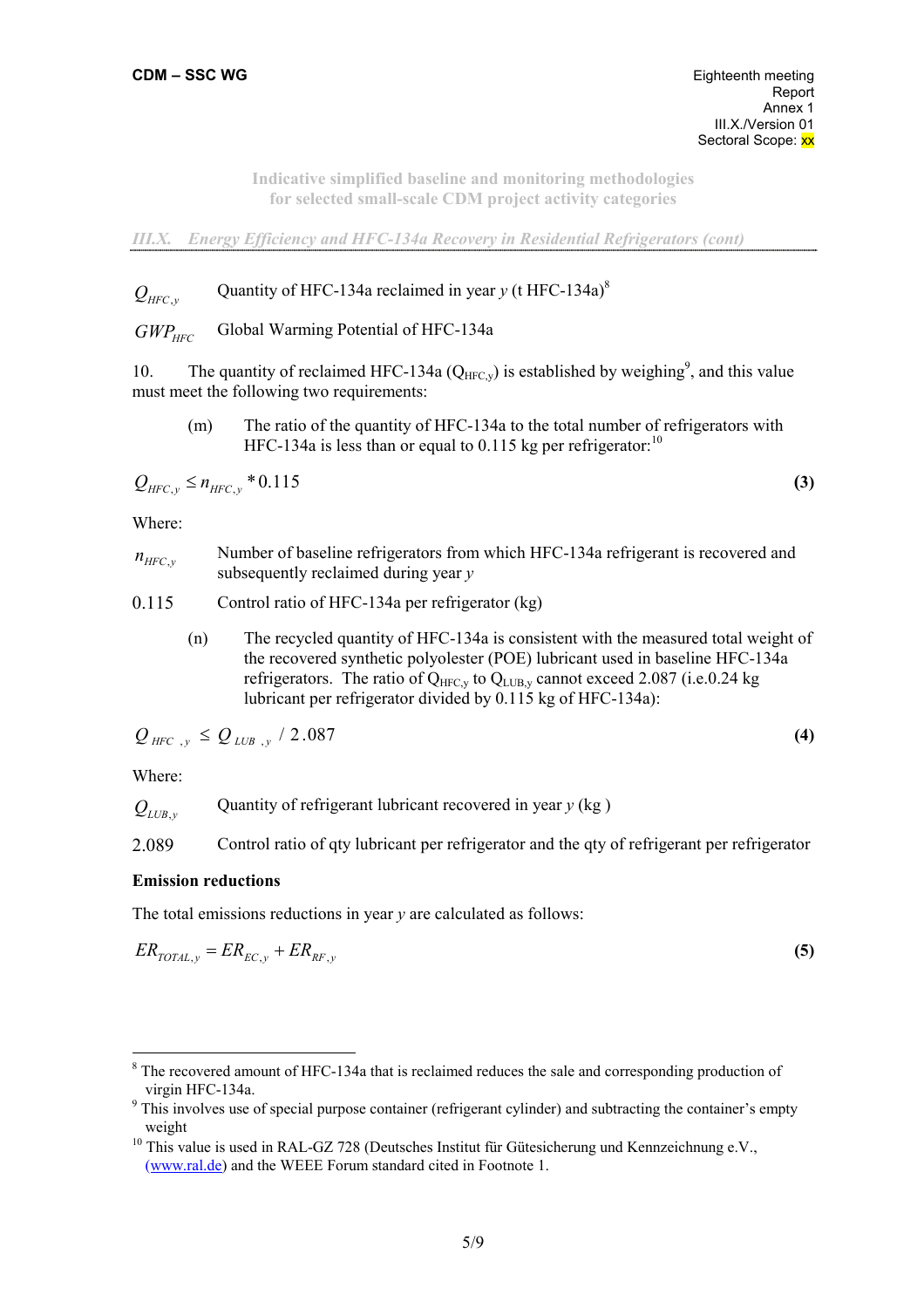*III.X. Energy Efficiency and HFC-134a Recovery in Residential Refrigerators (cont)* 

Where:

# $ER_{ECv}$  Emission reductions from electricity component in year *y* (t CO<sub>2</sub>)

 $ER_{RF, y}$  Emission reductions from refrigerant component in year *y* (t CO<sub>2</sub>e)

11. Emission reductions from electricity component is calculated as the difference of electricity consumed by the project activity and the electricity consumed in the baseline scenario, multiplied by the emission factor of the grid, adjusted for transmission losses, using the following formulas:

$$
ER_{EC,y} = \left[ EC_{BL,y} - EC_{PJ,y} \right] * EF_{grid,y} * \left(1 + TD_y\right)
$$
 (6)

Where:

 $EC_{BL, y}$  Baseline electricity consumed in year *y* (MWh) as per Equation 1

$$
EC_{pJ,y}
$$
 Project electricity consumed in year *y* (MWh)

- $EF_{grid,v}$  Emission factor for the grid in year *y* (tCO2/MWh), calculated using the Tool to Calculate the Emission Factor for an Electricity System
- *TD<sub>y</sub>* Average annual technical grid losses (transmission and distribution) during year *y* for the grid serving the locations where the devices are installed, expressed as a fraction. This value shall not include non-technical losses such as commercial losses (e.g., theft/pilferage). The average annual technical grid losses shall be determined using recent, accurate and reliable data available for the host country and cannot exceed 0.2 for rural areas and 0.15 for non-rural areas. This value can be determined from recent data published either by a national utility or an official governmental body. Reliability of the data used (e.g. appropriateness, accuracy/uncertainty, especially exclusion of non technical grid losses) shall be established and documented by the project participant. A default value of 0.1 shall be used for average annual technical grid losses, if no recent data are available or the data cannot be regarded accurate and reliable.

$$
EC_{p_{J,y}} = (Q_{p_{J,y}} * SEC_{p_{J,y}} * 1.05) / 1000
$$
\n(7)

Where:

- *SEC*<sub>pt</sub> ... Average annual nameplate electricity consumption of the project refrigerators installed (kWh). The nameplate electricity consumption of the project refrigerators must be determined in accordance with a national or international testing standard (e.g., ISO 15502).
- 12. Emission reduction from the refrigerant components is based on:
	- The amount of reclaimed HFC-134a associated with the baseline refrigerators. The algorithms for this calculation are provided under the baseline section above (refer to equations 2, 3 and 4);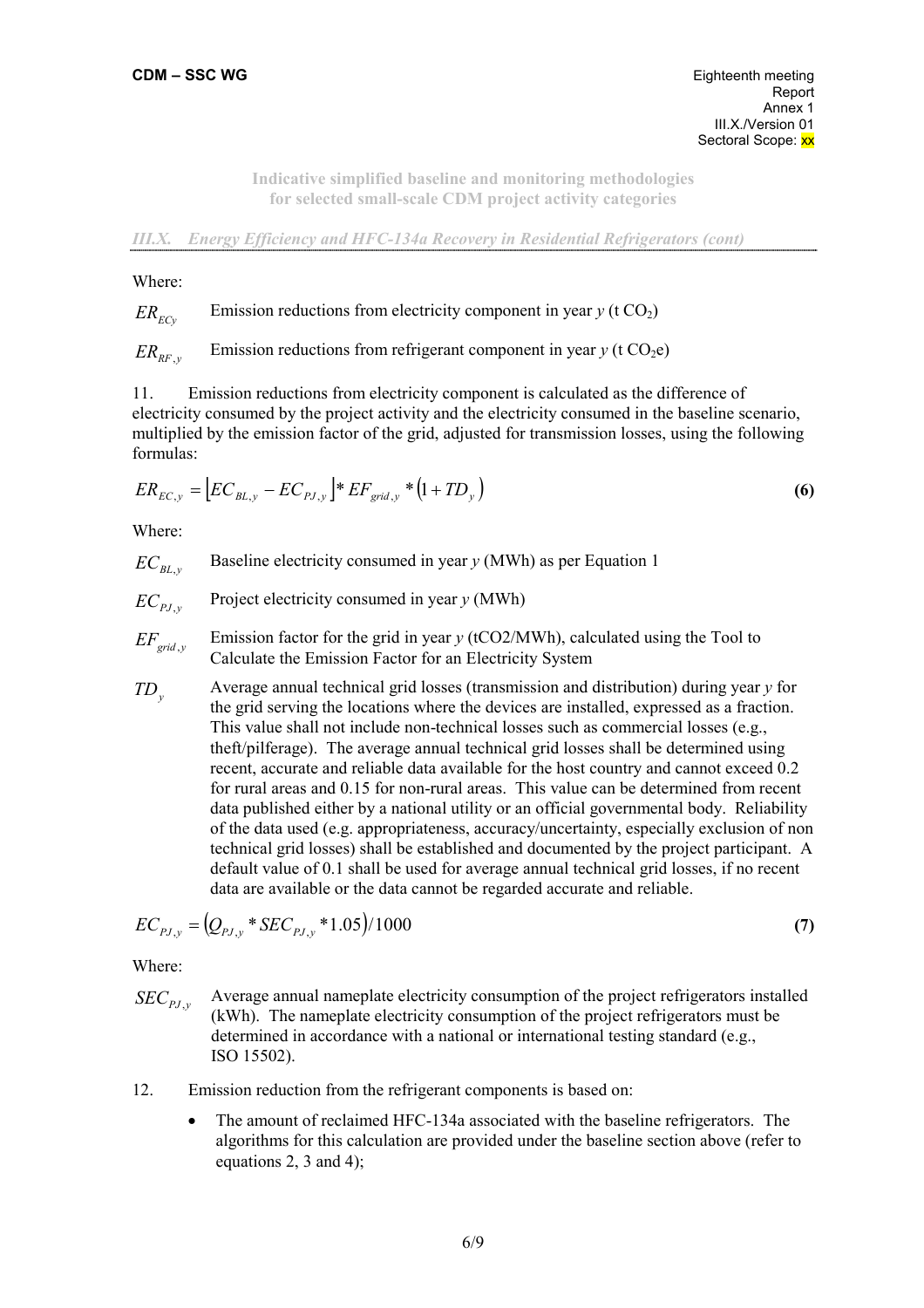#### *III.X. Energy Efficiency and HFC-134a Recovery in Residential Refrigerators (cont)*

• The quantity of refrigerant in the project refrigerators  $(GWP \le 15)$ . It is assumed that all of the refrigerant charge in the project refrigerators is released to the atmosphere during the crediting period and the calculations are done as below:

$$
ER_{RF,y} = BE_{HFC,y} - ((Q_{PJ,y} * Q_{REF} * GWP_{REF}))
$$
\n(8)

Where:

$$
BE_{HFC,y}
$$
 Baseline HFC-134a emissions in year y (t CO<sub>2</sub>e)

- *Q<sub>REF</sub>* Amount of refrigerant in each new refrigerator installed under the project activity (t refrigerant)
- *GWP<sub>REF</sub>* Global Warming Potential of the refrigerant used in the project activity refrigerators  $(CO<sub>2</sub>e)$

# **Leakage**

13. Leakage is considered negligible under this methodology and hence not considered.

## **Monitoring**

 $\overline{a}$ 

Monitoring activities address both the energy efficiency aspect of the project activity and the HFC-134a reductions.

- 14. During project activity implementation, the following data shall be recorded:
	- Number of refrigerators distributed under the project activity. Data collected for each refrigerator shall include nameplate data (serial number, date of manufacturer, annual rated energy consumption, volume, etc.) and the date of supply to a project participant;
	- The number and specifications (e.g. volume) of the baseline refrigerators collected;
	- Data to unambiguously identify the recipient of the equipment distributed under the project activity.

15. Monitoring shall include annual survey of a statistically valid representative sample of receipients to determine the number refrigerators operating<sup>11</sup>. The results of the survey shall be used to determine  $Q_{.PIv}$  annually.

16. The specific electricity consumed i.e. average annual electricity consumption of refrigerators in the baseline  $(SEC<sub>BL</sub>)$  is determined by measuring the energy consumption of a representative sample of baseline refrigerators taken back under the project activity using the sampling requirement defined in paragraph 6. A complete description of the test procedure, including sample selection, instrumentation, test standard, and data archiving and reporting shall be provided in the project design document. The test standard used to determine baseline energy

<sup>&</sup>lt;sup>11</sup> Statistically valid defined as determining an estimate demonstrated to be within  $\pm 10\%$  (error bound) of the actual value with a 90% confidence interval.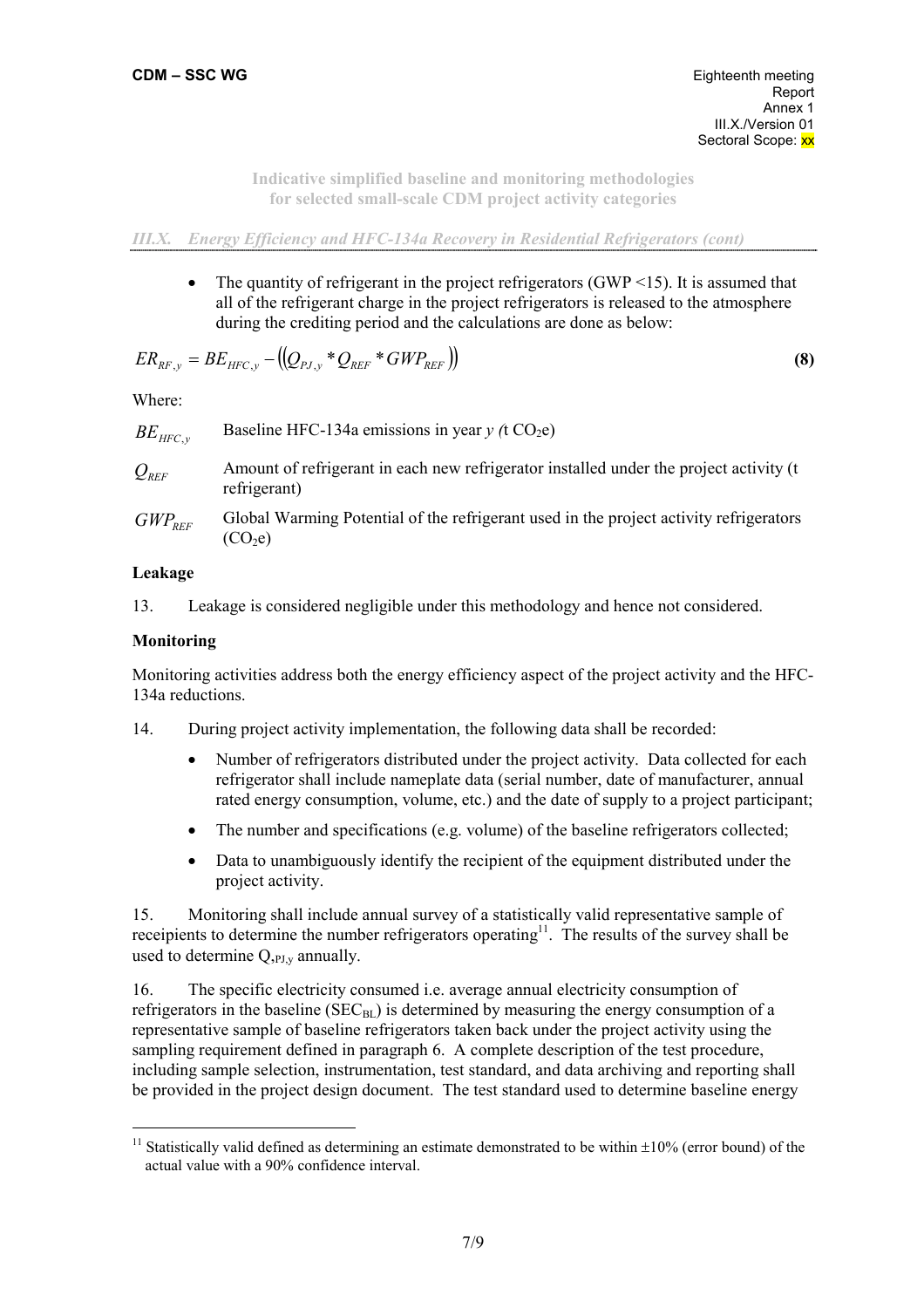## *III.X. Energy Efficiency and HFC-134a Recovery in Residential Refrigerators (cont)*

consumption should be the same as that used to derive the nameplate value of yearly energy consumption of the project refrigerators.

17. Monitoring consists of counting the HFC-134a refrigerators entering the recycling facility, weighing reclaimed HFC-134a in liquid form and chemical analysis of HFC-134a samples and lubricant samples. If substances are sold or destroyed, proper records shall be maintained.

18. A project database records each HFC-134a containing refrigerator, including identification of the transport batch of refrigerators, the model name of the refrigerator and the serial number when these can be found on the refrigerator.

19. Each HFC-134a container will be clearly marked and identified. Scales will be used to weigh empty and full containers. The scales will be appropriately calibrated and the uncertainty in the measurements will be recorded.

20. Ten samples of 120 g each<sup>12</sup> are taken from each full container before it is removed. These samples have to be stored on-site until the end of the crediting period.

21. ARI Standard 700 of 2006 "Standard for Specifications for Fluorocarbon Refrigerants" or other national or international standard that meets or exceeds these requirements shall be employed.

22. The samples of recovered HFC-134a have to be analysed with gas chromatography, acidity titration and water coulometric titration according to the selected standard. The chromatography result assures that the HFC-134a is of re-usable quality. The acidity test assures that smaller vessels used in the recovery process are checked before these are emptied to the main HFC-134a storage tank.<sup>13</sup>

23. Written documentation on any sales of the recovered lubricants is required.<sup>14</sup> The residual HFC-134a content of the lubricant must be below  $0.1\%$  by weight.<sup>15</sup> This residual content shall be measured by methods that comply with the DIN 51727 and EN ISO 10304-1 or other equal or more stringent national or international standards.

24. The company operating the recycling plant should give the buyer of the recovered HFC-134a the chromatography result, besides the other specifications a buyer might require.

 $\overline{a}$ <sup>12</sup> This value is used in EN 378 and by ARI 700 (Air-Conditioning & Refrigeration Institute, Arlington,

www.ari.org).<br><sup>13</sup> See Cartlidge and Schellhase 2003 "Using Acid Number as a Leading Indicator of Refrigeration and Air<br>Conditioning System Performance", ARTI-21 CR/611-50060-01, for a comparison of methods.

<sup>&</sup>lt;sup>14</sup> Current EU regulation (Directive 75/439/EEC) follows the results of life-cycle analyses, showing that re-<br>use and use as fuel oil have similar environmental impact, and recommends both.

 $15$  As in RAL-GZ 728, irrespective whether the oil is sold as fuel oil or for re-use as lubricant.